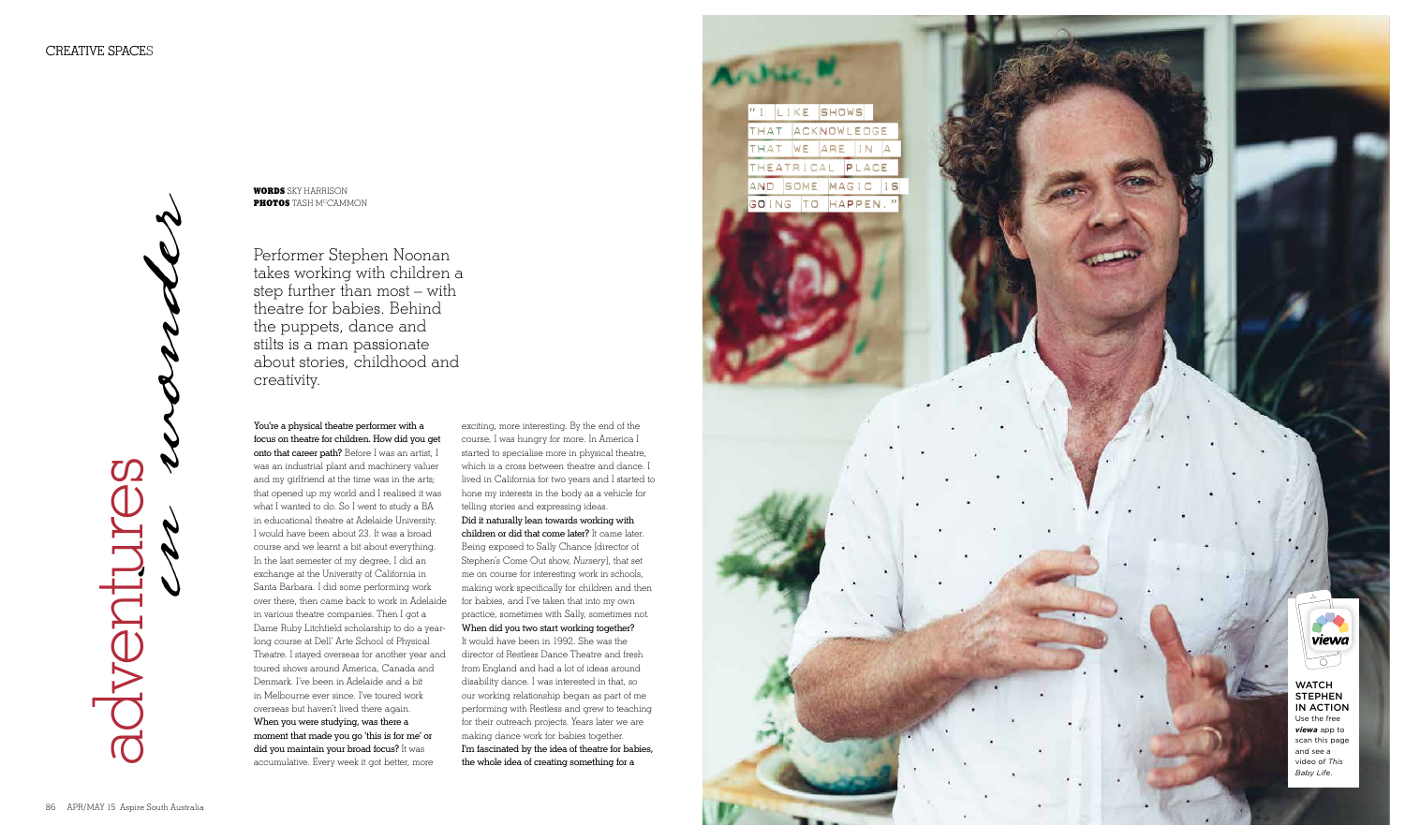

very young audience. Everyone questions it but those who come to it have an 'aha' moment. Babies are experts at seeking out relationships; it validates them, it emotionally validates you as the parent, and in the performance, that's an important factor. The other performer, Heather Frahn, has an amazing voice and she begins the show with a call out and all of a sudden, you see the babies' spines sort of tingle up. So how do you get into the headspace for creating a show like this? With a lot of research and development. The first baby show we made was *This Baby Life* and we spent a lot of hours in childcare centres, just observing, playing and following the babies' lead. *Nursery*  is structured for three quarters of it and a quarter of it has parameters but how we move in and out of that changes and that's where the show really happens. The piece really works when the babies come in and start to interact, play and seek out relationships. A show like that comes together by observing, playing, making material, trying it out, and going "This bit works, this bit doesn't, why doesn't it?" Ideas come from all sorts of places. For *Nursery*, somebody found a clip of a woman washing a baby and it had beautiful music and was a sort of dance, and we were really struck by the beauty of that. Within *Nursery* there is this baptism welcoming the babies to the performance, and to create that we looked at that clip, dissected it and found some movements from that. Also, each week we had a trial of the show – after four days of making material, we'd bring in an audience to help us find what was going to work.

What do you love about working with children? The sense of play and acceptance for what you can bring to them. If it's done skilfully and with real consideration, you can really do anything, in as creative ways as you can. I enjoy that sort of acceptance of the theatrical agreement. And I love the immediacy, there's no way you can look above their heads and repeat yourself. When you're working with Sally, what sort of roles do you take in that process? She's the director and conceives it, so essentially they're her projects. There's usually two performers/ dancers and then a live musician, and she'll

come in with her ideas and set tasks for us to build on it. For example, for *Nursery*, she asked us to pick up on the notion of baptism and welcoming to find three gestures from that video clip and then we started to make a sequence and layer it. She has an idea and we collaboratively put it together.

Is that how you like to work best? Definitely, and if I'm leading a project, I'll generally do the same. Years ago, the director or choreographer would come in with the full thing in their head and all they had to do was teach it to you, but these days it tends to be much more collaborative. With the last puppetry show I did, *Paul and Pinto*, the designers had infinitely better ideas not just about the design but about the storytelling, too. How did you get into puppetry? I started working with a company in Melbourne called Men of Steel on their self-titled show about these cookie cutters that come to life. The technique is in finding an object that's not really a puppet and bringing it to life, and I really became interested in that. It's something kids understand so well – to invest in an object and give it life, character and an emotional quality. *Paul and Pinto* came about as I was doing artist in schools residencies with workshops in shadow puppetry and the schools wanted a show to go with it. It's essentially about a man's memories at the end of his life. I wanted to make something non-verbal and image-based. For a lot of children, the first loss they experience is the family pet or a grandparent, and this story is about the loss of his dog and he's an old man, so it was a good match of those characters.

Have you had a moment where you felt that you'd finally made it? Probably with the first baby show. When you get good feedback, with people coming up to you after the show and asking questions, you realise people are really interested, so there's a sense of pride. That show went on to a festival in Edinburgh, then New York and around Australia, so I was delighted to be able to share it and also just to have a life with a show. So many shows only get the shortest of life in Australia. In America and Europe there's a touring circuit where a show can live on a lot longer.